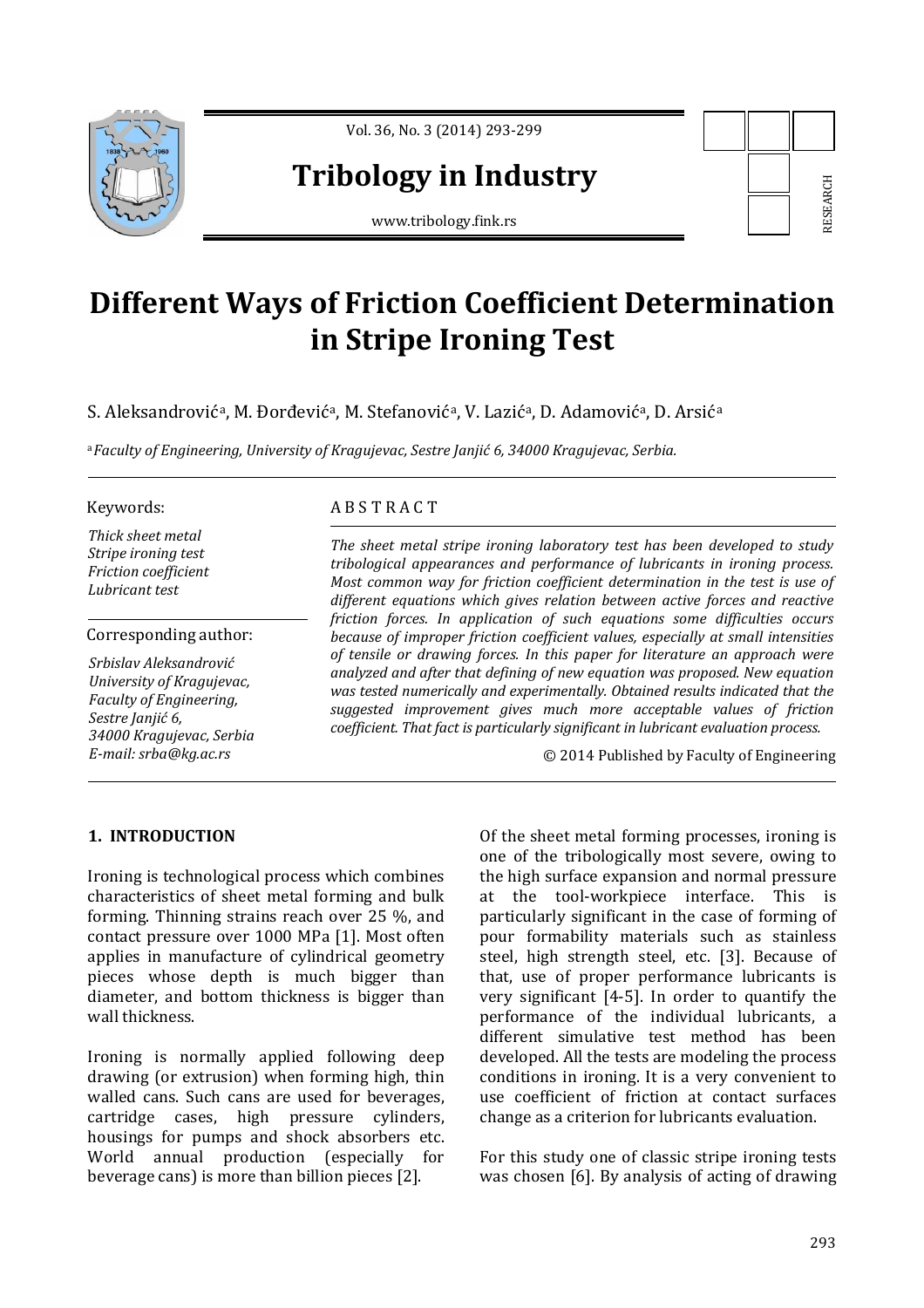force, side forces and friction forces well known equation was determined. This particular equation established the connection between tool geometry, forces and coefficient of friction. The equation was used in different researches. [6-10] in genuine or modified form.

However, by more accurate measurements of the drawing force was shown that equation gives negative friction coefficient values in range of force smaller intensities. That fact was indicated yet in article [7]. That was motive for making analysis of several approaches with goal to obtain more convenient equation appropriate for above mentioned strip reduction test.

#### **2. DEFINING OF FRICTION COEFFICIENT**

Figure 1 shows scheme of the stripe ironing test tooling which models the symmetrical contact of the sheet with the die during the ironing process. The metal strip is being placed into the holding jaw. The jaw with the sample is moving from the bottom towards the top, by the mechanical part of the device. The sample is being acted upon by the side elements with force *F*D, which simulate the industrial tool die and perform the ironing. During the ironing process the recording of the drawing force is being done at over the total length of the punch travel, by the corresponding measuring system.



Fig. 1. Stripe ironing test model.

Term (1) gives friction coefficient μ dependence on drawing force  $(F)$ , side force  $(F_D)$  and inclination angle  $\alpha$  and that is well-known classic equation [6].

$$
\mu = \frac{\frac{F}{2F_D} - tg\alpha}{1 + \frac{Ftg\alpha}{2F_D}} = \frac{F - 2F_Dtg\alpha}{2F_D + Ftg\alpha} =
$$
\n
$$
\frac{F \cos \alpha - 2F_D \sin \alpha}{2F_D \cos \alpha + F \sin \alpha}
$$
\n(1)

Similar term (2) was proposed in article [8]. If instead of force F is inserted  $F/2$  term  $(1)$  was given.

$$
\mu = \frac{F \cos \alpha - F_D \sin \alpha}{F_D \cos \alpha + F \sin \alpha} \tag{2}
$$

Term (3) is using in article [2].

$$
\mu = \frac{F \cos \alpha - 2F_D \sin \alpha}{F_D \cos \alpha + F \sin \alpha} \tag{3}
$$

Previous three equations give negative friction coefficient values for smaller intensities of drawing force in the sliding process starting phase. This notice was given yet in article [7] where was assumed that cause of such a disadvantage is negligence of the forces in narrow vertical zone between side element inclined surfaces. Scheme of forces at Fig. 2 was formed according to propositions from that study [11]. After force analysis friction coefficient is given by:

$$
\mu = \frac{F + 2F_D(0.25 - 2tg\alpha)}{Ftg\alpha + 4F_D} \tag{4}
$$



Fig. 2. Force acting scheme [11].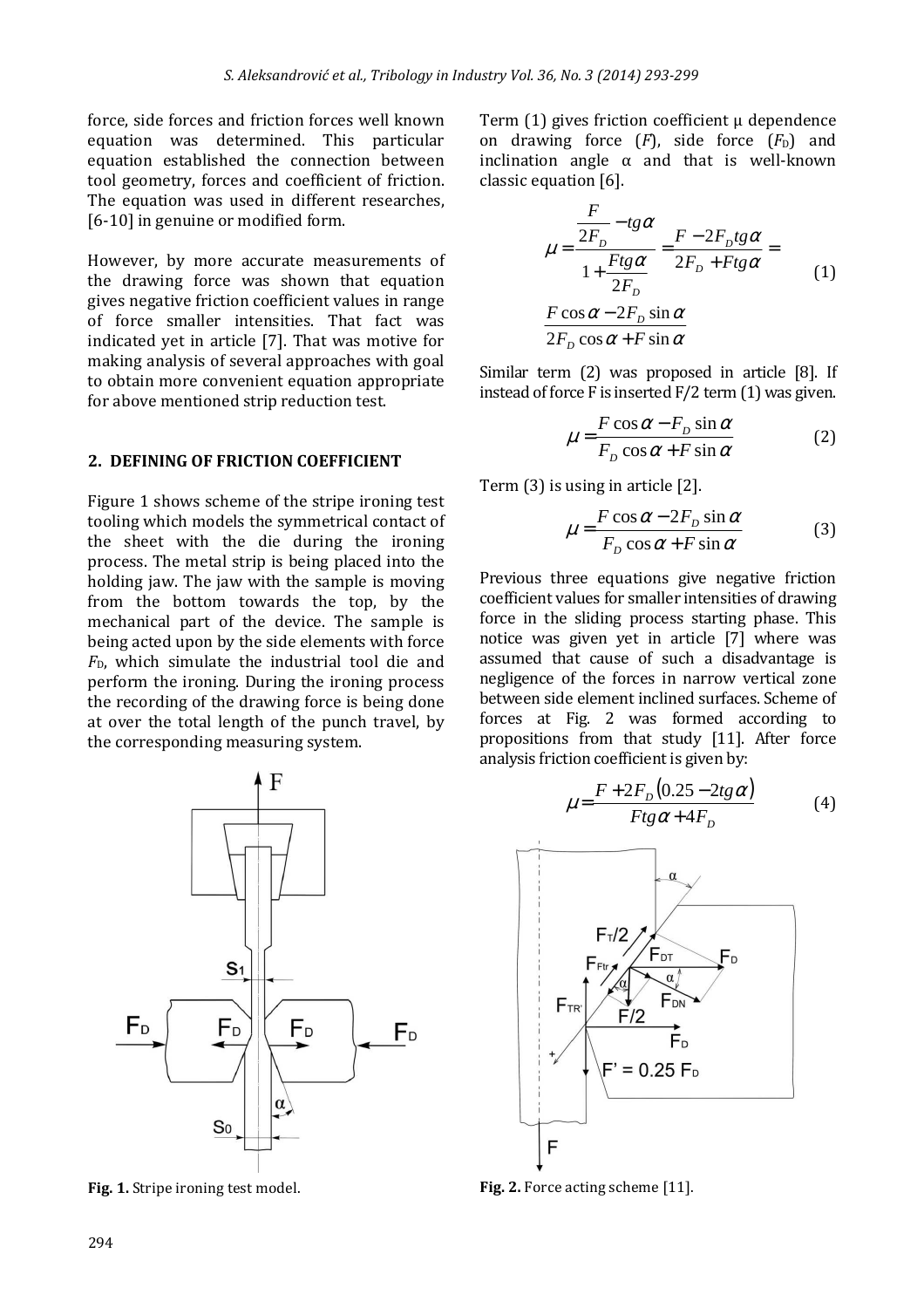

**Fig. 4.** Friction coefficient dependencies on drawing force.

Within a framework of the same study [11] intuitively was proposed different scheme of side forces  $F<sub>D</sub>$  acting. It assumes that at inclined surface acting force  $F_D/2$  and at narrow vertical surface also the same force  $F_D/2$ . In such a conditions another version of previous equation was given.

$$
\mu = \frac{F + 2F_D(0.25 - 2tg\alpha)}{Ftg\alpha + 2F_D} \tag{4a}
$$

After analysis of the previous equations scheme of forces in Fig. 3 was formed. Based on equilibrium equation of all the forces (for contact surfaces at both sides) in vertical direction, friction coefficient is given by:

$$
\mu = \frac{F}{2aF_D \cos^2 \alpha + F \frac{\sin 2\alpha}{2} + 2(1 - a)F_D}
$$
(5)

Parameter a is determining distribution of side force  $F_D$  between inclined and small vertical contact surface and his value is in the range 0 to 1. It was adopted a=0.7 in this case. Parameter a influence on friction coefficient value is very small (about 1 %).

Figures 4 and 5 gives comparative overview of all the 6 equations whereat was adopted  $F<sub>D</sub>=10$  kN (Fig. 4) and  $F<sub>D</sub>=20$  kN (Fig. 5). Inclination angle was 10°. Drawing force is linearly increasing from 0 to 9500 N and lies on x axis.



**Fig. 3.** Modified force acting scheme.

Clearly can be seen that equations 1, 2 and 3 gives unreal negative friction coefficient values for smaller force F intensities. Use of 4 and 4a equations is solving this disadvantage, but at the sliding process beginning friction coefficient have positive nonzero also unreal values. Only equation 5 gives friction coefficient values which starts from 0. That is in accordance with ironing process course. At smaller intensities of side force  $F<sub>D</sub>$  friction coefficient values are probably higher than real.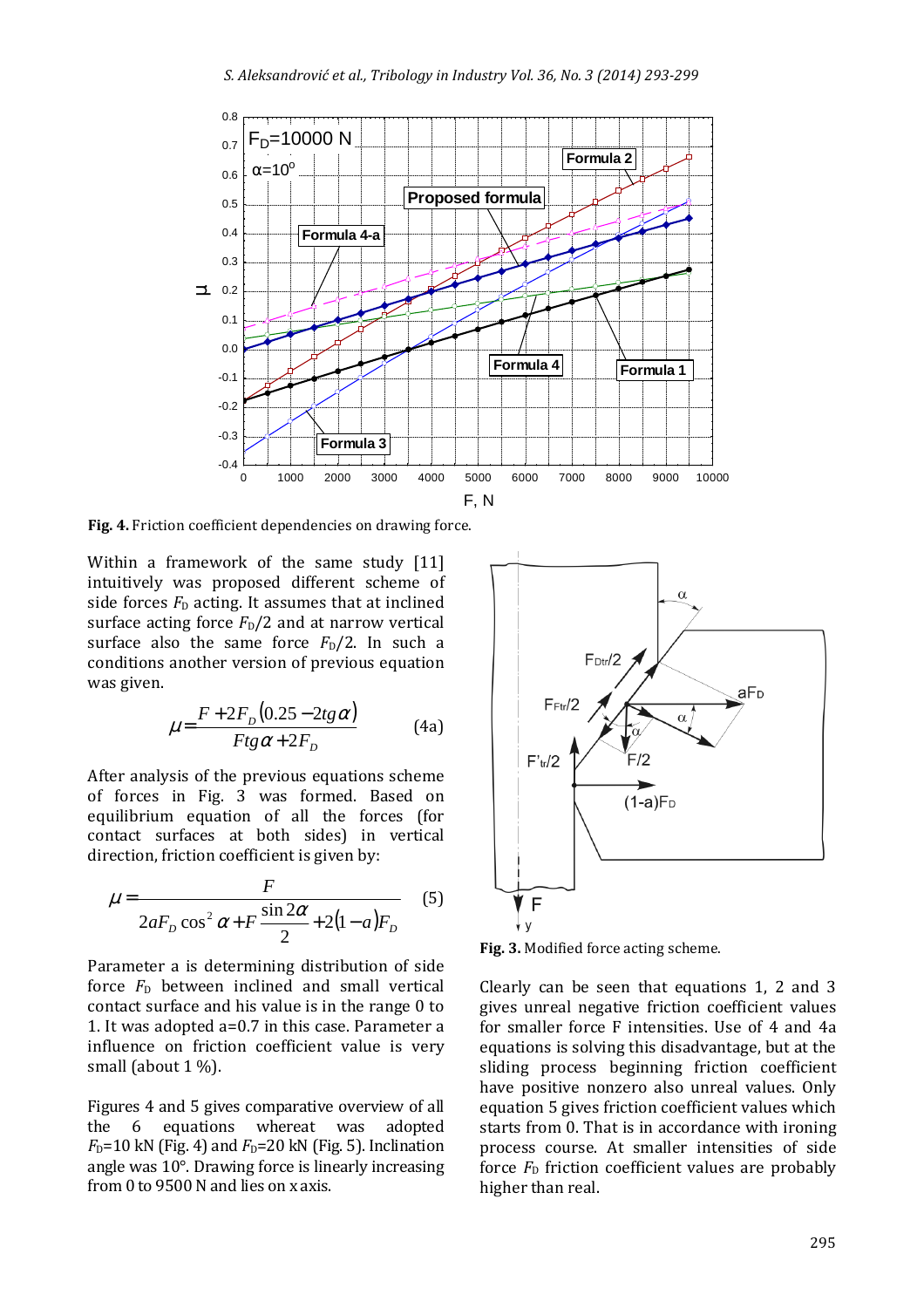As a example of equation (5) application in lubricants quality evaluation experiment giving are the Figs. 6-9. Experimental equipment is based on tribo model from Fig. 1 and described with more details in [11]. Sliding process was one phase with side forces 5, 10, 15 and 20 kN. Sliding length was approximately 60 mm at speed of 100 mm/min. Stripe material is low carbon steel sheet with 2.5 mm thickness. The first lubricant (L1) is the classical phosphate layer of zinc phosphate, with a thickness of approximately 10 μm, over which the mineral oil was deposited. The oil was applied considering the less strict requirements for the ironing process with respect to cold forming.

L2 is special dry ecological lubricant based on wax and metallic soap. Lubricant layer was obtained by dipping into bath with proper solution and than drying. L3 is lithium grease with MoS2.

The fourth lubricant (L4) is classical mineral oil, containing the EP sulphur-based additives, which uses in thin sheets forming. It should be mentioned that the same oil was used in L4 and in the additional lubricant over the phosphate layer (L1).

When the phosphate layer with mineral oil was applied (L1, Fig. 6), the values are similar to

those for lubricant L3, ranging from approximtely 0.14 to 0.17. The influence of the lateral force variation is somewhat greater than that for L3. The most probable cause is the worse lubricating properties of the mineral oil. The coefficient of friction was much higher when the mineral oil (L4) was applied, with a range of approximatelly 0.16 to 0.2, Fig. 9. This confirms that this lubricants lubricating properties are worse than those of the other three.

Variation of the friction coefficient for the lithium grease with  $MoS<sub>2</sub>$  (L3) is presented in Fig. 8. The values are relatively low, ranging from 0.15 to approximatelly 0.165. The increase in the lateral force from 5 to 20 kN does not significantly influence the increase in the friction coefficient.

The results for the environmentally friendly single-bath lubricant (L2) are presented in Figure 7. Its friction coefficient is the lowest (0.11 to 0.16), but it is more sensitive to the lateral force intensity. It is clear that the lubricating properties of the environmentally friendly lubricant (L2) are good and that it can replace any of the other lubricants tested in this study, especially at lower lateral forces intensities.



**Fig. 5.** Friction coefficient dependencies on drawing force.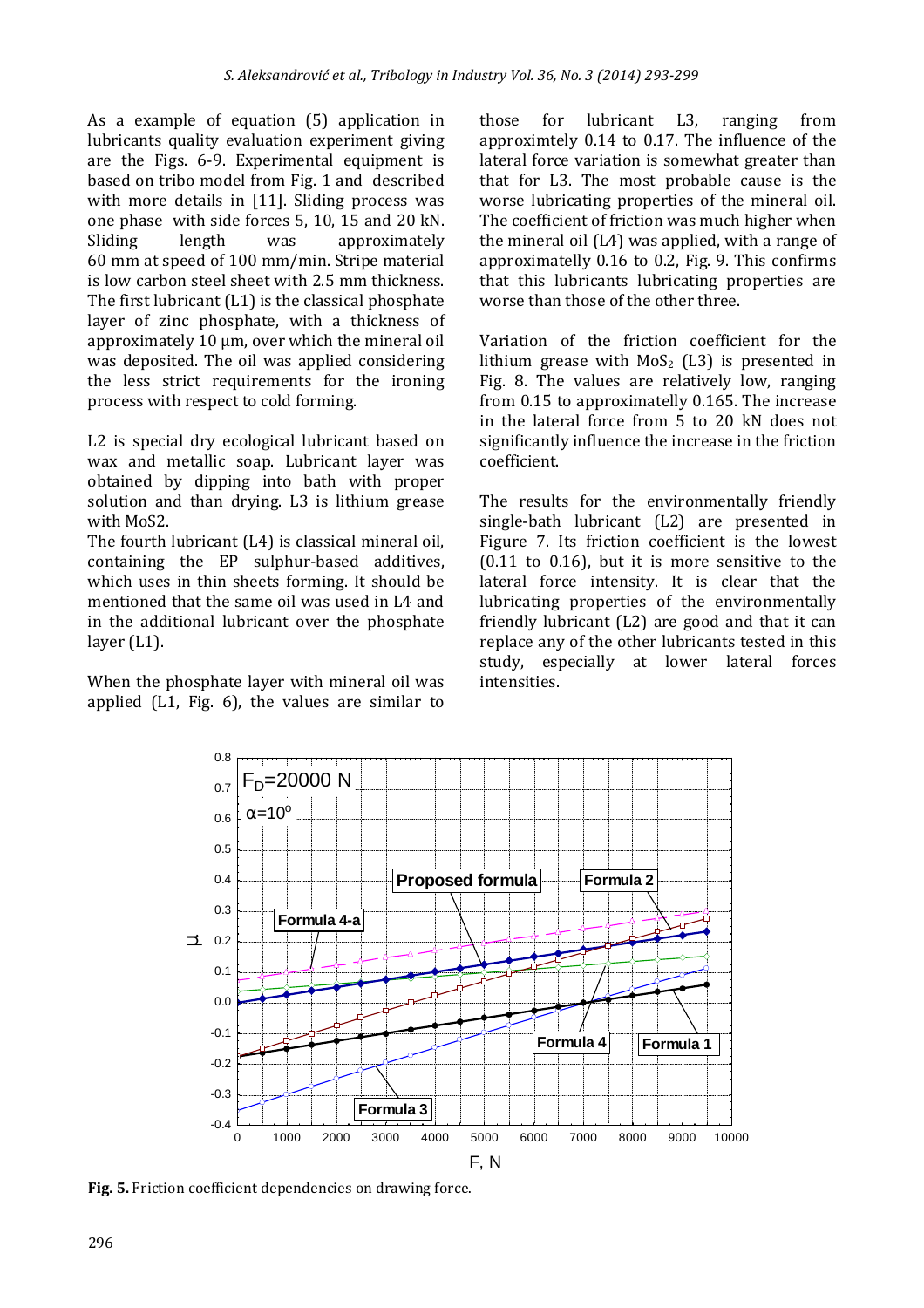

**Fig. 6.** Friction coefficient dependencies on sliding length for lubricant L1.



**Fig. 7.** Friction coefficient dependencies on sliding length for lubricant L2.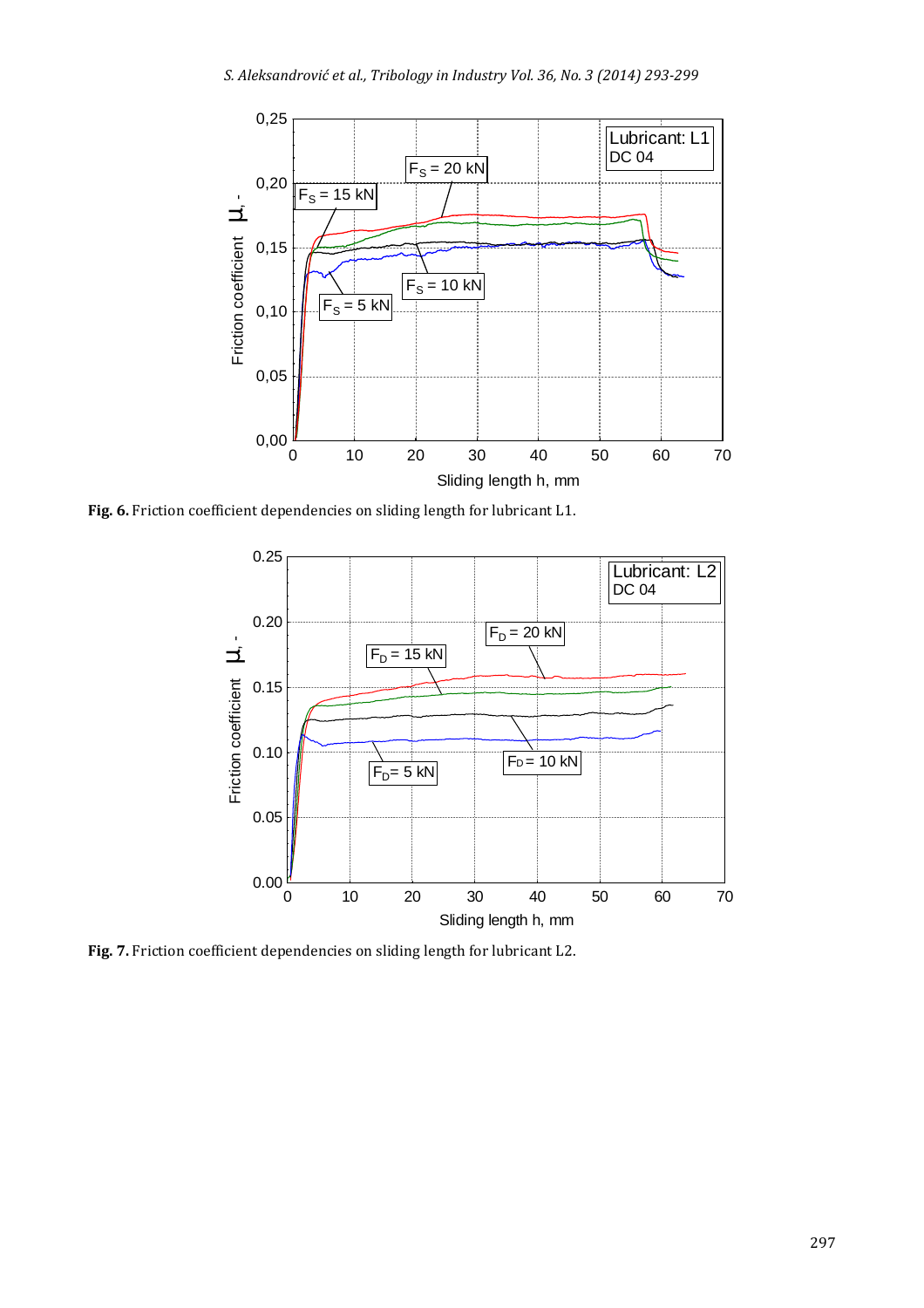

**Fig. 8.** Friction coefficient dependencies on sliding length for lubricant L3.



**Fig. 9.** Friction coefficient dependencies on sliding length for lubricant L4.

#### **3. CONCLUSION**

Comparative analysis of application of the four literature equations for the friction coefficient determining in stripe ironing test was accomplished in the first part of this study. Three equations give negative unreal friction coefficient values for smaller intensities of drawing force in the sliding process starting phase. For one equation (in two versions) friction coefficient has positive nonzero but also unreal values at the sliding process beginning. These notices are indicating that previously mentioned equations are inaccurate.

Different equation was suggested in the second part of this study. Proposed equation enables to determine acceptable friction coefficient values and dependencies. After performing of trial experiments the results are indicating that